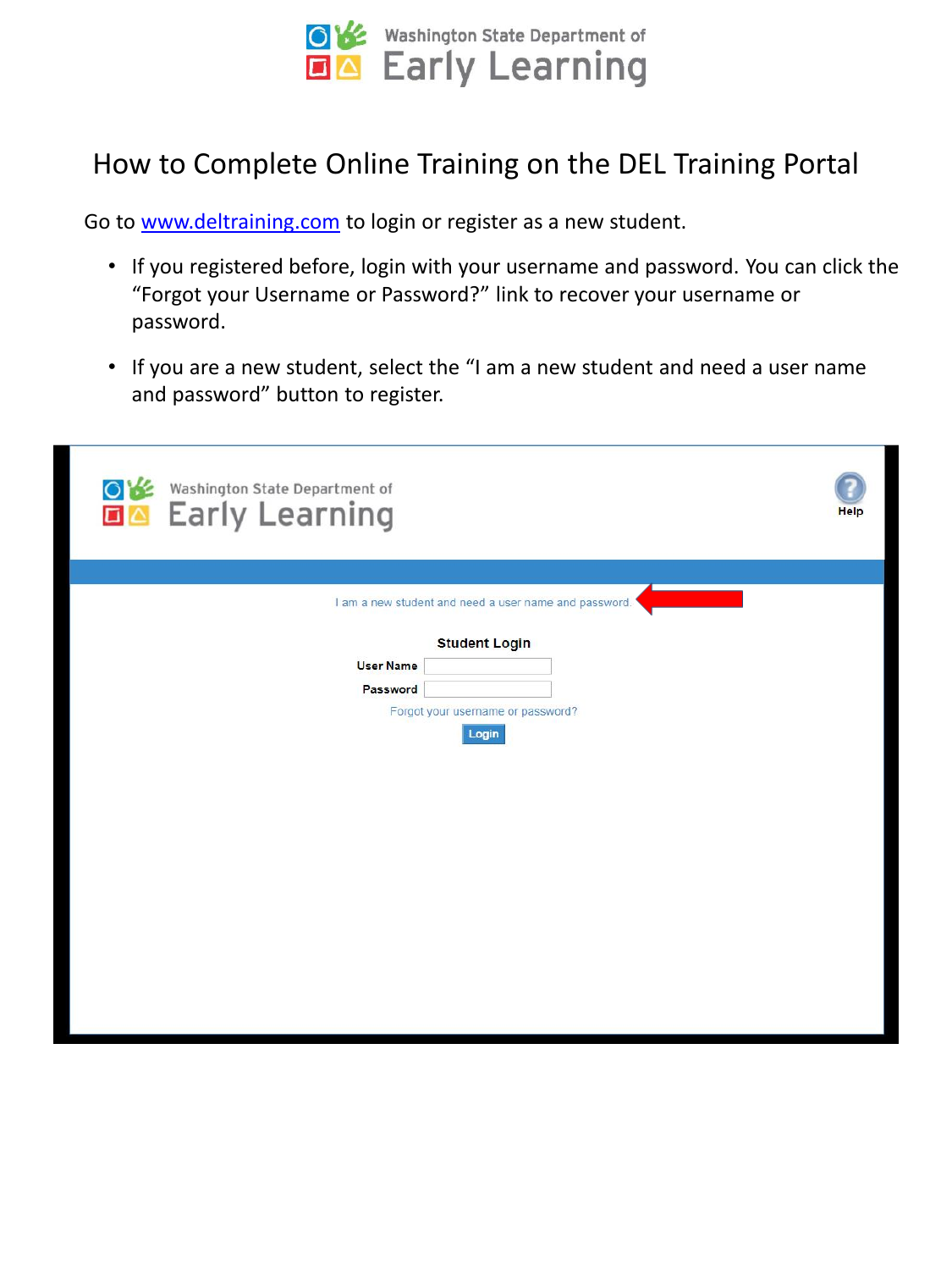### How to Register at DELTraining.com

Create an account by filling in the information on the New Student Form. If you do not have a STARS ID, you will need to create a MERIT account. For instructions on how to create a MERIT account, click **[HERE](https://del.wa.gov/sites/default/files/public/ProfessionalDevelopment/STARS ID 2017.pdf)**.

| Washington State Department of<br>O1终<br>ロ△<br>Early Learning |                                                     |
|---------------------------------------------------------------|-----------------------------------------------------|
|                                                               | <b>New Student Form</b>                             |
| <b>First Name</b>                                             | Note that all fields are required except Address 2. |
| <b>Last Name</b>                                              |                                                     |
| <b>Email Address</b>                                          |                                                     |
| <b>STARS ID</b>                                               |                                                     |
| <b>Address 1</b>                                              |                                                     |
| <b>Address 2</b>                                              |                                                     |
| City                                                          |                                                     |
| State WA                                                      |                                                     |
| Zip                                                           |                                                     |
| County                                                        |                                                     |
| <b>Username</b>                                               |                                                     |
| Password                                                      |                                                     |
| <b>Confirm Password</b>                                       |                                                     |
|                                                               | <b>Submit</b>                                       |

**TIP!** If you receive a message that the email address you chose is already in use, but you do not have a DEL Training account, **you will need to register with a different email address**. This message means the email address was used to register for Child Care Aware classes in the past.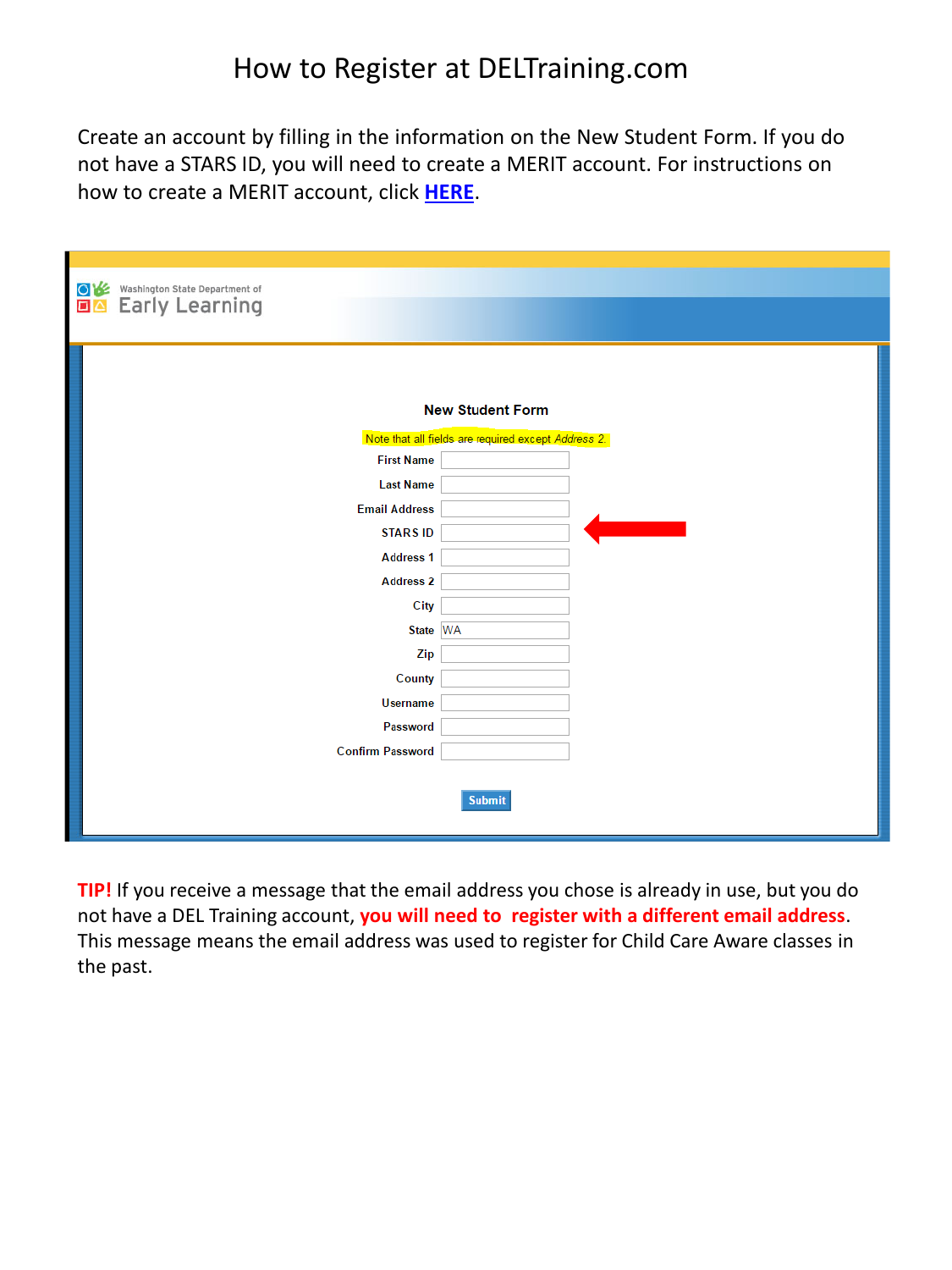# Welcome to the Portal

the link to access your training. You will receive an email with your username,  $\frac{1}{2}$ password, and a link to the login page. After registering, you will be taken to the welcome screen where you can click

| Washington State Department of<br>ov:<br><b>DA</b> Early Learning                                                                                                                                                                                                                                                                                                                                                                                           |  |
|-------------------------------------------------------------------------------------------------------------------------------------------------------------------------------------------------------------------------------------------------------------------------------------------------------------------------------------------------------------------------------------------------------------------------------------------------------------|--|
| Welcome                                                                                                                                                                                                                                                                                                                                                                                                                                                     |  |
| Hi <sup>r</sup><br>Welcome to deltraining.com. You have successfully registered as a new student. A confirmation email has been sent to you<br>at fakeemail@email.com. If you do not receive this email shortly, please check your spam or junk folder, and make sure you<br>add noreply@deltraining.com to your contact list or safe list.<br>To access your training, please visit the link below:<br>http://deltraining.com/index.cfm?fuseaction=welcome |  |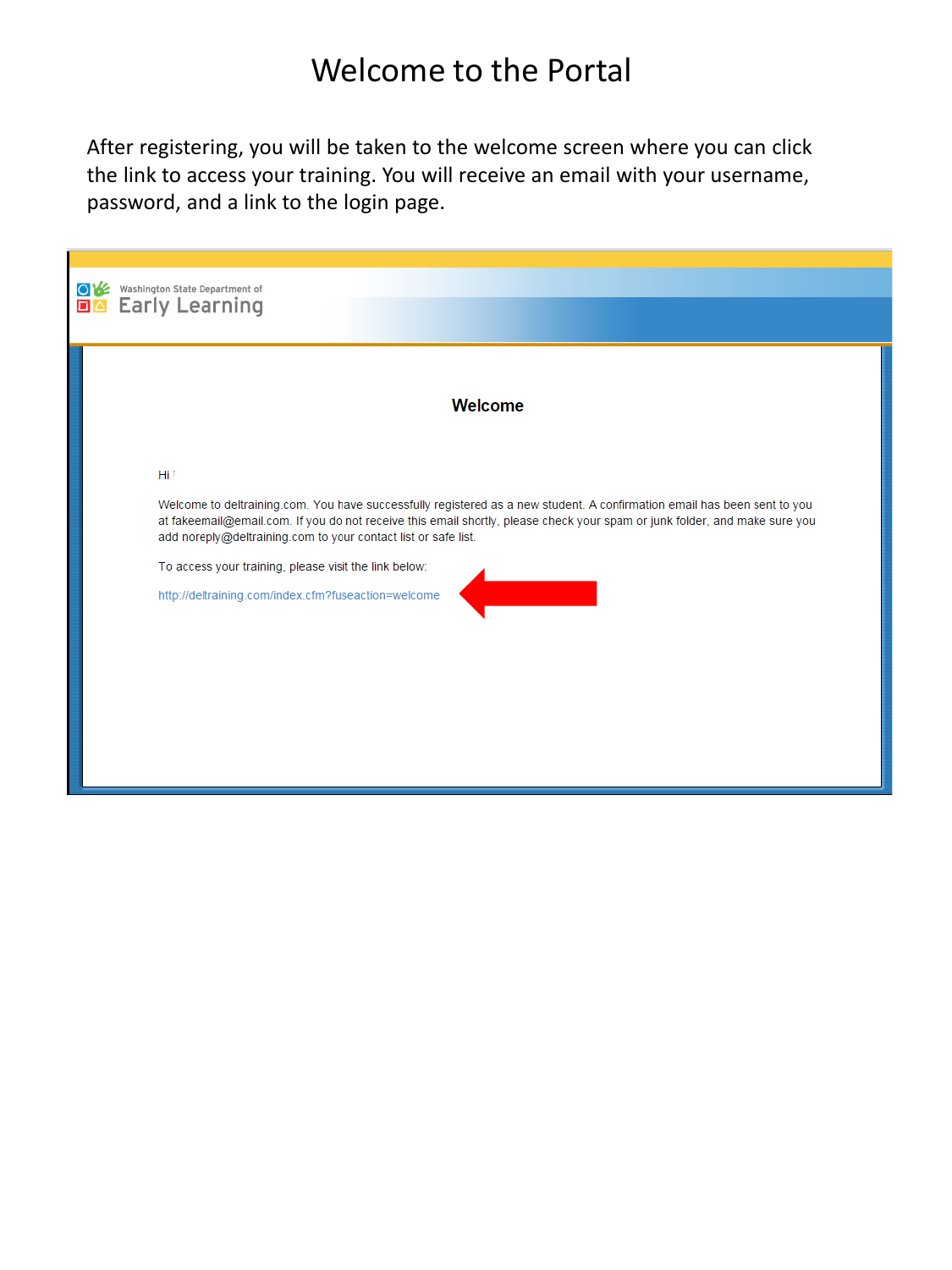## Select your Online Training

Find your required online training at the bottom of the page. To begin the course, click the title of the training you want to take. The course will begin automatically and will require audio.

**TIP!** Remember to enable pop-up blockers to ensure that your training will start.

Use the + or - sign in front of each title to expand or collapse the list

#### - DEL Trainer Approval

These courses are part of the process to become an approved trainer for the Department of Early Learning (DEL) in Washington State. While STARS hours are not awarded for completion, they will meet your first year of continuing education as a State-approved Trainer. How to become a DEL state-approved. trainer.

|     | Click course name to launch training | <b>Status</b> | <b>Date Completed</b> | <b>Certificate</b> |  |
|-----|--------------------------------------|---------------|-----------------------|--------------------|--|
| $+$ | Introduction                         | not started   |                       |                    |  |
| $+$ | <b>Core Competencies</b>             | not started   |                       |                    |  |
| $+$ | <b>Cultural Competencies</b>         | not started   |                       |                    |  |
| $+$ | <b>How Adults Learn</b>              | not started   |                       |                    |  |
| $+$ | Designing Adult Learning             | not started   |                       |                    |  |
| $+$ | <b>Facilitating Adult Learning</b>   | not started   |                       |                    |  |
| $+$ | <b>Early Learning Guidelines</b>     | not started   |                       |                    |  |
| $+$ | <b>Executive Function</b>            | not started   |                       |                    |  |
| $+$ | <b>MERIT</b>                         | not started   |                       |                    |  |

#### - ECEAP - Early Childhood Education and Assistance Program

These online courses are for ECEAP staff and contractors.

| Click course name to launch training | <b>Status</b> | <b>Date Completed</b> | Certificate |
|--------------------------------------|---------------|-----------------------|-------------|
| <b>ELMS Eligibility</b>              | not started   |                       |             |
| - Required training                  |               |                       |             |

These courses are required for licensed early learning providers. No STARS hours are awarded for these required courses.

| Click course name to launch training               | <b>Status</b> | <b>Date Completed</b> | Certificate |
|----------------------------------------------------|---------------|-----------------------|-------------|
| + Immunization in Child Care                       | not started   |                       |             |
| + Mandated Reporter: Child Abuse                   | not started   |                       |             |
| + Safe Sleep                                       | in progress   |                       |             |
| + Clase sobre la seguridad para dormir a los bebés | not started   |                       |             |
| + Electronic Attendance Training                   | not started   |                       |             |